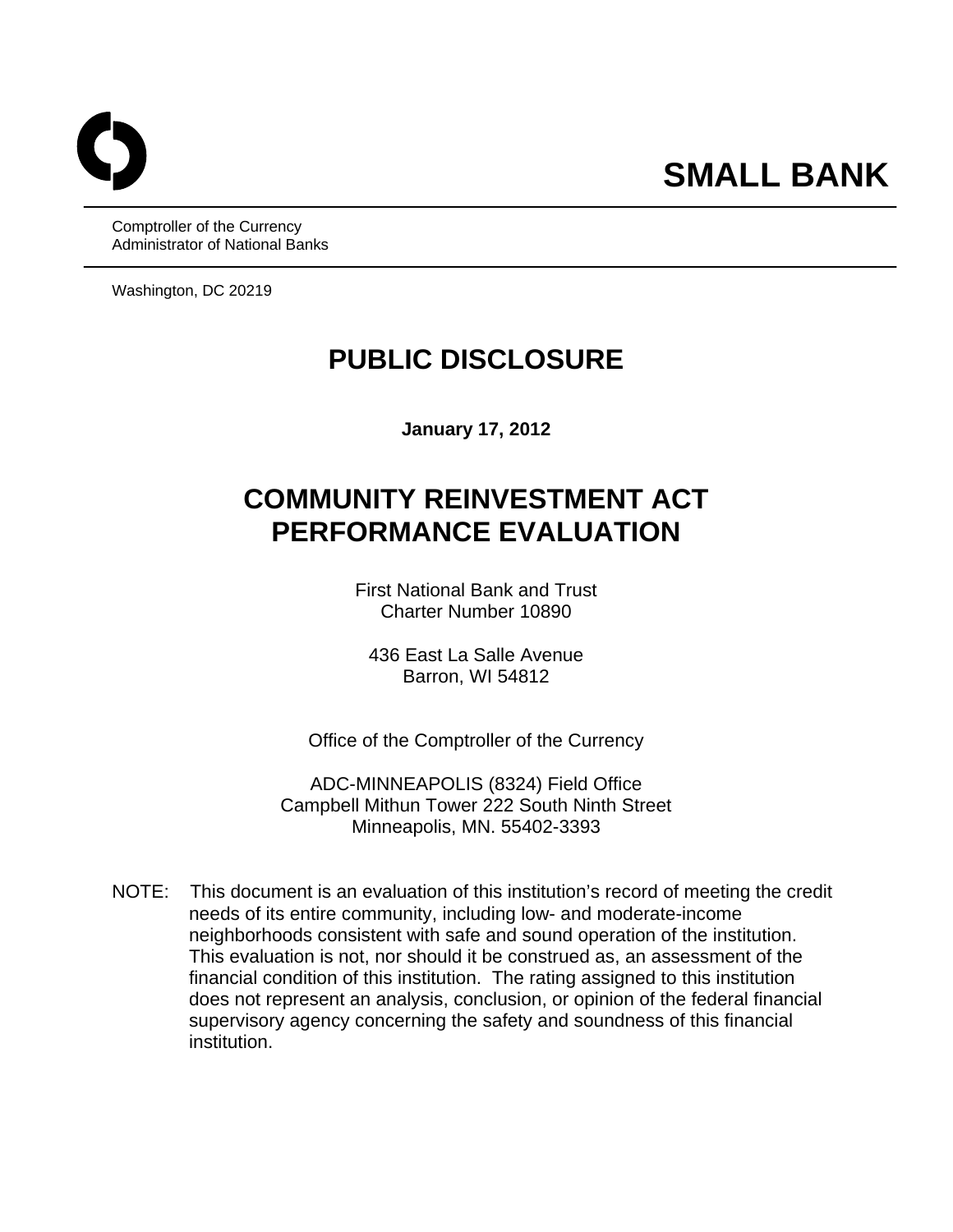#### **INSTITUTION'S CRA RATING: This institution is rated Satisfactory.**

The major factors supporting this rating include the following:

- The bank's net loan-to-deposit (LTD) ratio is reasonable given the bank's size, financial condition, and the credit needs of the assessment area.
- The bank originates a majority of its loans, by number, within its assessment area.
- Borrower distribution reflects excellent penetration among businesses and farms of different sizes.

### **SCOPE OF EXAMINATION**

We evaluated First National Bank & Trust, National Association's (FNB Barron) record of meeting the credit needs of the community for the period of January 1, 2010 through December 31, 2011 (evaluation period). FNB Barron's Community Reinvestment Act (CRA) performance was assessed under the lending test. Our evaluation focused on the bank's primary loan products in their assessment area (AA) based on loan originations by number and dollar volume during the evaluation period. Business loans and farm loans were determined to be primary loan products based on highest level of originations by dollar volume. Given the higher dollar volume of business loans originated, most weight was given to this product in our analysis. The table below illustrates the number and dollar volume of loan originations during the evaluation period.

| <b>Loan Products</b>                 |     | $\frac{0}{0}$ | \$ (000s) | $\frac{0}{0}$ |
|--------------------------------------|-----|---------------|-----------|---------------|
| <b>Business Loans</b>                | 94  | 35%           | 11,347    | 49%           |
| <b>Farm Loans</b>                    | 33  | 12%           | 5,635     | 24%           |
| <b>Consumer Loans</b>                | 107 | 39%           | 2,260     | 10%           |
| <b>Residential Real Estate Loans</b> | 37  | 14%           | 3,809     | 17%           |
| <b>Total</b>                         | 271 | 100%          | 23,051    | 100%          |

*Loans originated 1/1/10 through 12/31/11* 

We selected a random sample of 20 business loans and 20 farm to evaluate the bank's lending activity. Sample results were compared to 2011 Business Geodemographic data to determine lending performance. We made one community contact to discuss area economic conditions and the bank's efforts in meeting the credit needs of the community.

### **DESCRIPTION OF INSTITUTION**

FNB Barron is a \$46 million bank located in west central Wisconsin. The main office is located in Barron, Wisconsin, a city of 3,000 people. FNB Barron has a second location in Rice Lake, Wisconsin which is a city of 8,300 people. Both locations offer traditional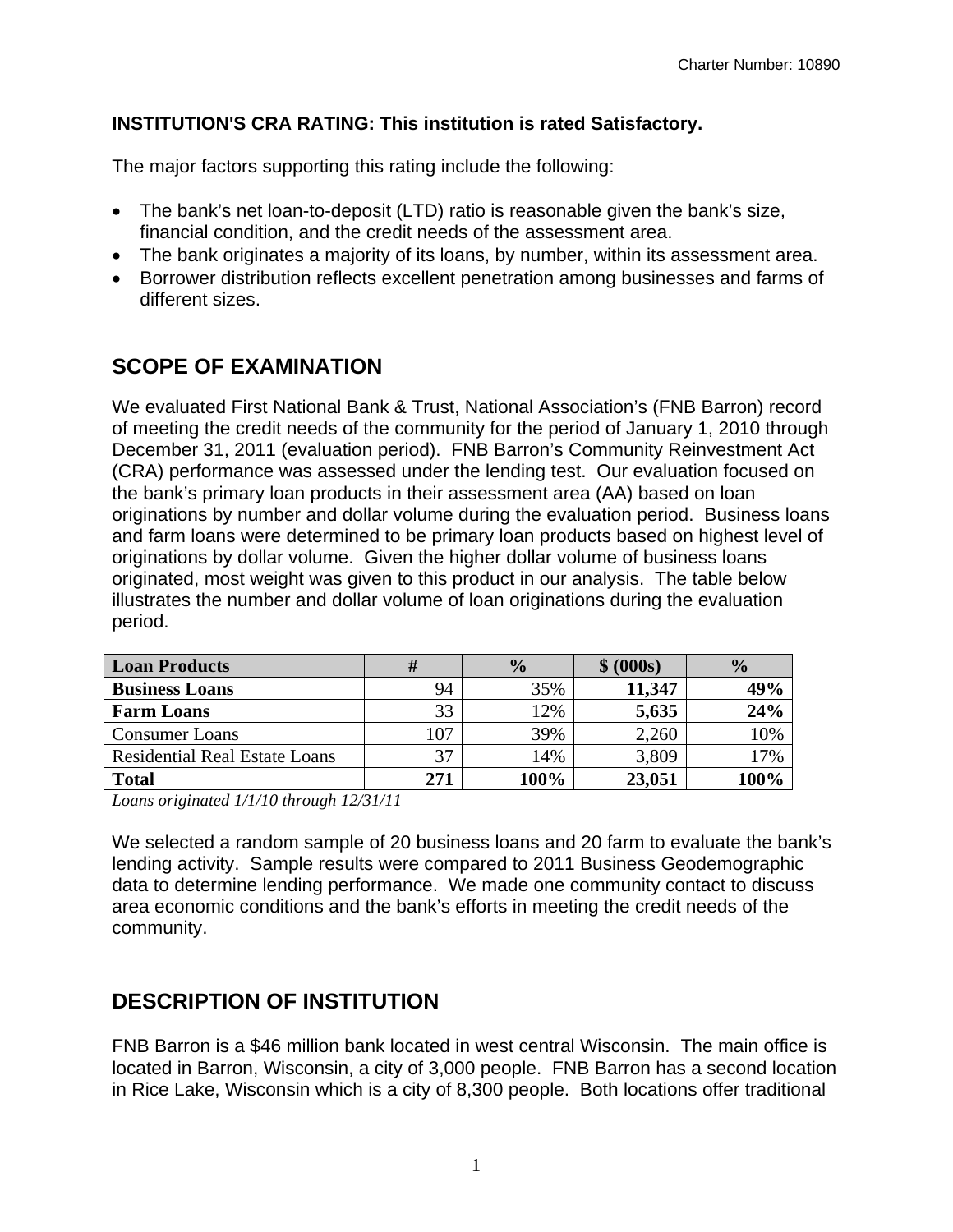banking products and services and maintain standard banking hours. Each branch offers drive-up services and cash-dispensing automated teller machine (ATM) access. Two additional cash-dispensing ATM locations include Rice Lake Regional Airport and Wisconsin Indianhead Technical College in Rice Lake. Commercial and agricultural lending are the bank's primary business focus. As of September 30, 2011, residential real estate loans comprised 46% of outstanding loans, business loans 34%, farm loans 17%, and consumer loans 3%. FNB Barron's loan portfolio totaled \$26 million, or 57% of total assets as of September 30, 2011.

FNB Barron is owned by First Financial Holdings, Inc., a one-bank holding company located in Golden Valley, Minnesota. The bank does not have any affiliate relationships that impact the bank's CRA performance.

There are no legal, financial, or other factors outstanding that limit the bank's ability to meet credit needs of its assessment area. FNB Barron's last CRA rating was "Satisfactory" on April 10, 2006.

### **DESCRIPTION OF ASSESSMENT AREA(S)**

FNB Barron's assessment area (AA) consists of all of Barron and Washburn Counties. Based on 2000 U.S. Census data, the AA includes fourteen census tracts, all of which are middle-income geographies. Both bank locations are located in Barron County. The bank's assessment area complies with regulatory requirements and does not arbitrarily exclude any low- or moderate- income geographies.

The 2000 U.S. Census data indicates the bank's AA has a total population of 60,999. According to the West Central WI Regional Planning Commission website, the population in Barron County has increased 7.6% since 2000 and the cities of Rice Lake and Barron are the most populated areas in the county. Based in the Department of Housing and Urban Development's 2011 estimate, the updated median family income for the bank's AA is \$59,100. According to 2000 U.S. Census data, 19% of the families within the AA are low-income families and 22% are moderate-income families.

| <b>Family Income Level</b> | <b>Percent of Families</b> |
|----------------------------|----------------------------|
| Low-Income                 | 19.15%                     |
| Moderate-Income            | 21.65%                     |
| Middle-Income              | 27.68%                     |
| Upper-Income               | 31.52%                     |

The following table details AA family income information.

Source: 2000 U.S. Census Data

The 2000 U.S. Census data indicates that 10% of households in the AA are below the poverty level, compared to 11.7% of households nation-wide (2010 Us Census data). According to the U.S. Bureau of Labor Statistics, unemployment levels in the state of Wisconsin were 7.3% in November 2011, compared to 6.9% in Barron County and 7.9% in Washburn County. The nation-wide unemployment rate as of November 2011 was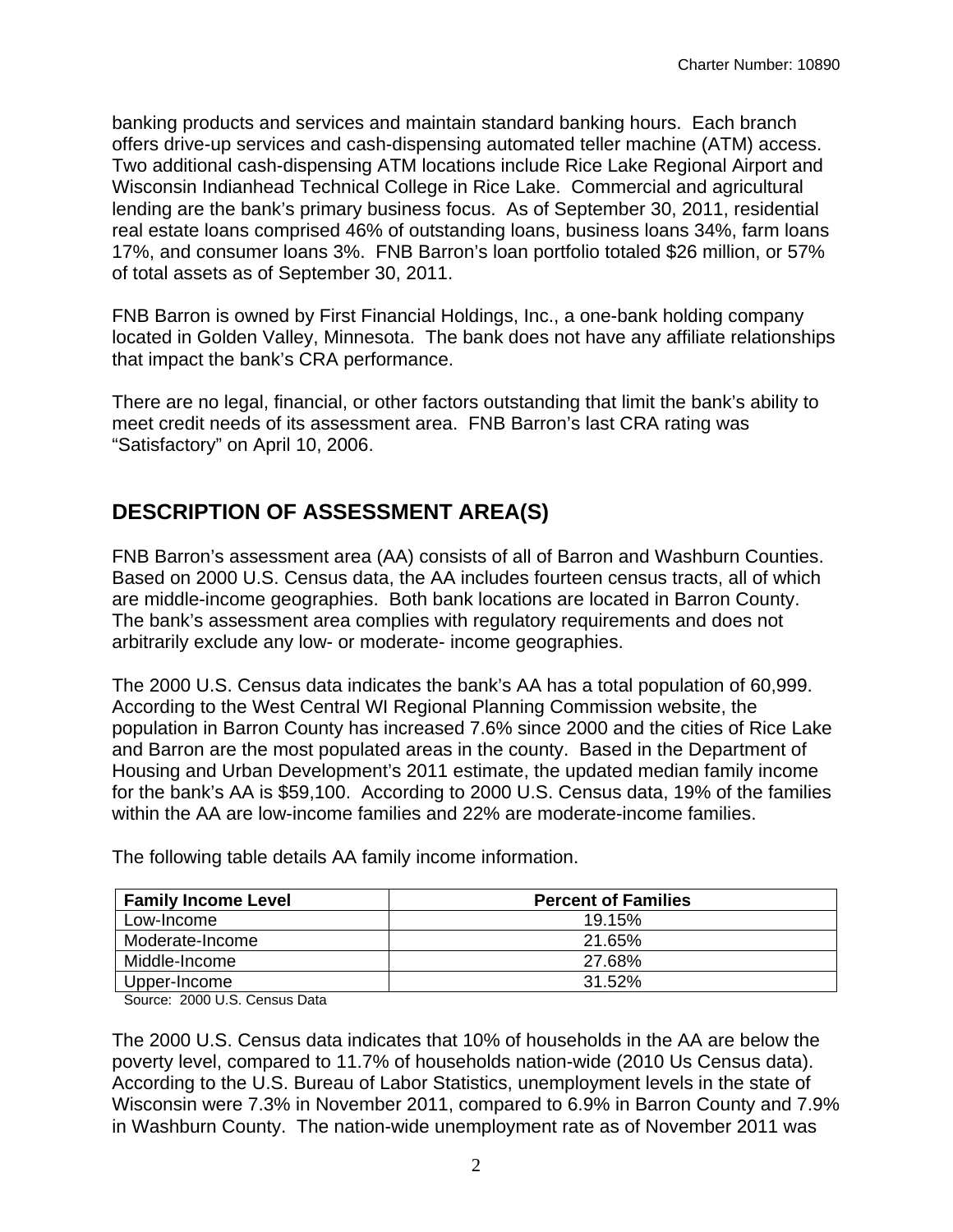8.7%. Major employers in the area include Jennie-O Turkey Store (poultry processing), the St. Croix Band of Chippewa of Wisconsin (casinos), Lakeview Medical Center, and Wal-Mart. Services, retail trade, and manufacturing are the largest industries in the county. According to 2011 Business Geodemographic Data, the bank's AA is comprised of 6,804 businesses, with 75% of these companies having gross annual revenues of \$1MM or less. Approximately 78% of the businesses in the bank's AA have less than ten employees.

Competition among financial institutions in the bank's AA is strong. There are 11 community banks in the AA, including FNB Barron, along with several branches of four large state/national financial institutions. FNB Barron ranks  $13<sup>th</sup>$  in deposit market share with 3.24% based on June 30, 2011 deposit information obtained from the Federal Deposit Insurance Corporation.

The community contact believes that the primary credit need for the community is small business lending. The contact believes local financial institutions are actively involved in meeting the credit needs of the community. Many financial institutions refer customers to the revolving loan fund when they do not qualify for traditional financing.

### **CONCLUSIONS WITH RESPECT TO PERFORMANCE CRITERIA**

#### **Loan-to-Deposit Ratio**

FNB Barron's net loan-to-deposit (LTD) ratio is reasonable given the bank's size, financial condition, and the credit needs of the AA. The bank's LTD ratio averaged 84% over the 23 quarters since the last CRA examination. This ratio ranged from a quarterly low of 61% in September 2010 to a quarterly high of 107% in June 2007. FNB Barron's average quarterly LTD ratio ranks second among three similarly situated banks (defined as banks located in the AA with total assets between \$46 million and \$67 million as of September 30, 2011).

| Institution                                         | Assets<br>(as of 9/30/11) | Average Loan-to-<br>Deposit Ratio;<br>$(1Q06 - 3Q11)$ |
|-----------------------------------------------------|---------------------------|-------------------------------------------------------|
| <b>Security Bank</b>                                | \$67 million              | 87%                                                   |
| <b>First National Bank &amp; Trust (FNB Barron)</b> | \$46 million              | 84%                                                   |
| <b>Bank of Turtle Lake</b>                          | \$64 million              | 60%                                                   |

Source: Call Report Data

#### **Lending in Assessment Area**

FNB Barron originates a majority of its loans to borrowers located within its defined AA. Loans originated to businesses and agricultural borrowers within the bank's AA total 65% by number. The following table on the following page shows lending in the AA by product type: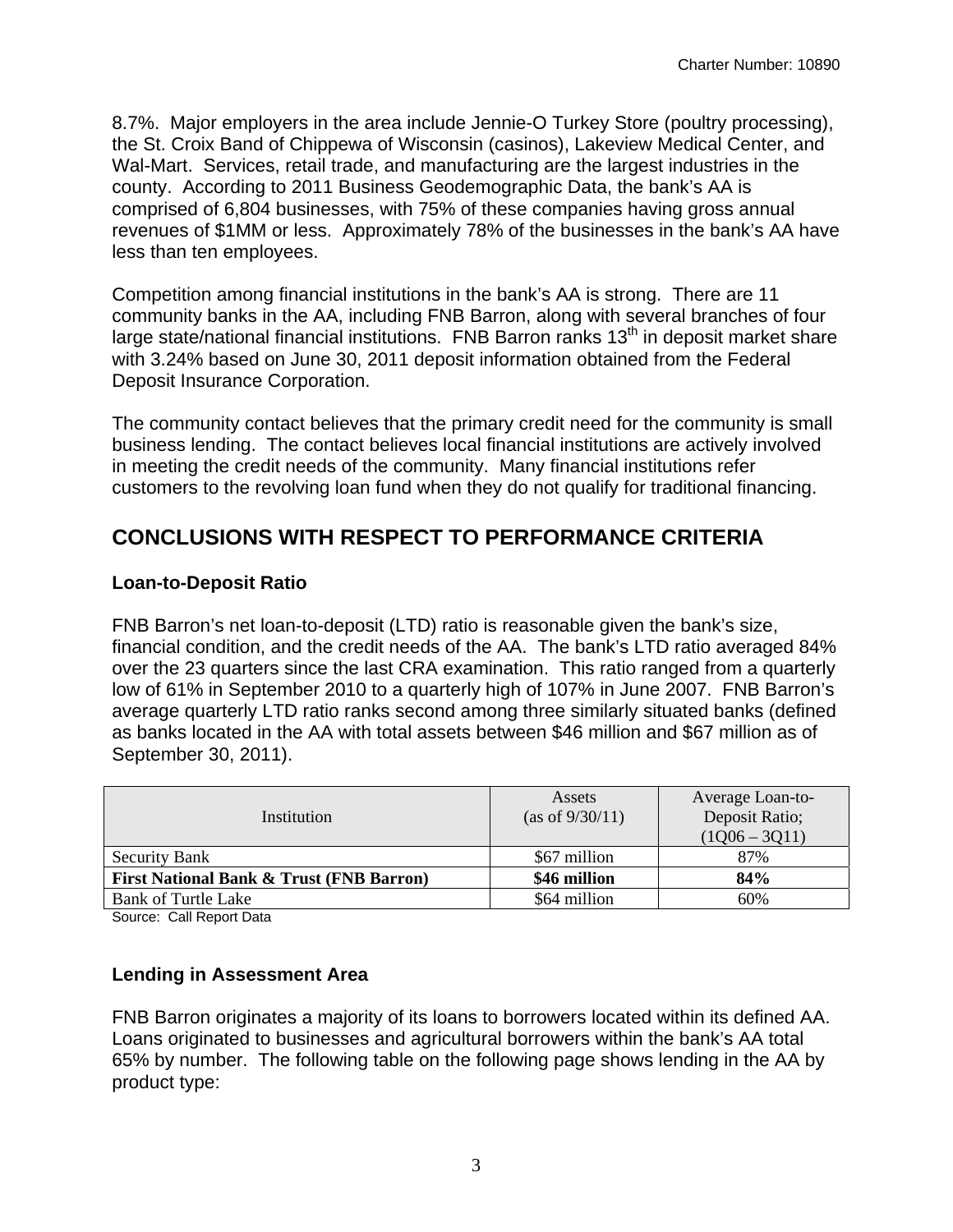| <b>Lending in the Duluth AA</b> |                 |        |                  |      |                          |       |         |       |       |       |
|---------------------------------|-----------------|--------|------------------|------|--------------------------|-------|---------|-------|-------|-------|
|                                 | Number of Loans |        |                  |      | Dollars of Loans (000's) |       |         |       |       |       |
|                                 |                 | Inside | Total<br>Outside |      | Inside                   |       | Outside |       | Total |       |
| Loan Type                       | #               | %      | #                | $\%$ |                          |       | %       |       | %     |       |
|                                 |                 |        |                  |      |                          |       |         |       |       |       |
| <b>Business</b>                 | 18              | 69%    | 2                | 14%  | 20                       | 1,968 | 74%     | 900   | 24%   | 2,868 |
| Farm                            | 8               | 31%    | 12               | 86%  | 20                       | 687   | 26%     | 2,915 | 76%   | 3,602 |
| Totals                          | 26              | 65%    | 14               | 35%  | 40                       | 2,655 | 41%     | 3,815 | 59%   | 6,470 |

Source: OCC Loan Sample

#### **Lending to Businesses of Different Sizes and to Borrowers of Different Incomes**

FNB Barron's overall distribution of loans to businesses and farms of different sizes is reasonable.

#### **Lending to Businesses of Different Sizes**

FNB Barron's distribution of loans to businesses reflects reasonable penetration among businesses of different sizes. The bank originated 80% by number and 69% by dollar volume of loans during the evaluation period to businesses with gross annual revenues of \$1 million or less. This is considered excellent compared to demographic data that shows 74.5% of the AA businesses have gross annual revenues of \$1 million or less. However, another 23% is unknown which could potentially be additional small businesses. The following table shows the distribution of commercial loans among businesses of different sizes in the AA.

| Borrower Distribution of Loans to Businesses in the Barron AA |                    |               |              |       |  |  |
|---------------------------------------------------------------|--------------------|---------------|--------------|-------|--|--|
| Business Revenues (or Sales)                                  | $\leq$ \$1,000,000 | > \$1,000,000 | Unavailable/ | Total |  |  |
|                                                               |                    |               | Unknown      |       |  |  |
| <b>% of AA Businesses</b>                                     | 74.5%              | 2.5%          | 23%          | 100\% |  |  |
| % of Bank Loans in AA by #                                    | 80%                | 20%           | 0%           | 100%  |  |  |
| % of Bank Loans in AA by \$                                   | 69%                | 31%           | 0%           | 100\% |  |  |

Source: OCC Loan Sample & 2011 Business Geodemographic Data

#### **Lending to Farms of Different Sizes**

FNB Barron's distribution of loans to farms reflects excellent penetration among farms of different sizes. All fourteen farm loans originated during the evaluation period to borrowers within the AA were to farms with gross annual revenues of \$1 million or less. This is considered excellent given it exceeds the demographic comparator for farm loans which shows 98% of the AA farms having gross annual revenues of \$1 million or less. The table on the following page shows the distribution of agriculture loans among farms of different sizes in the AA.